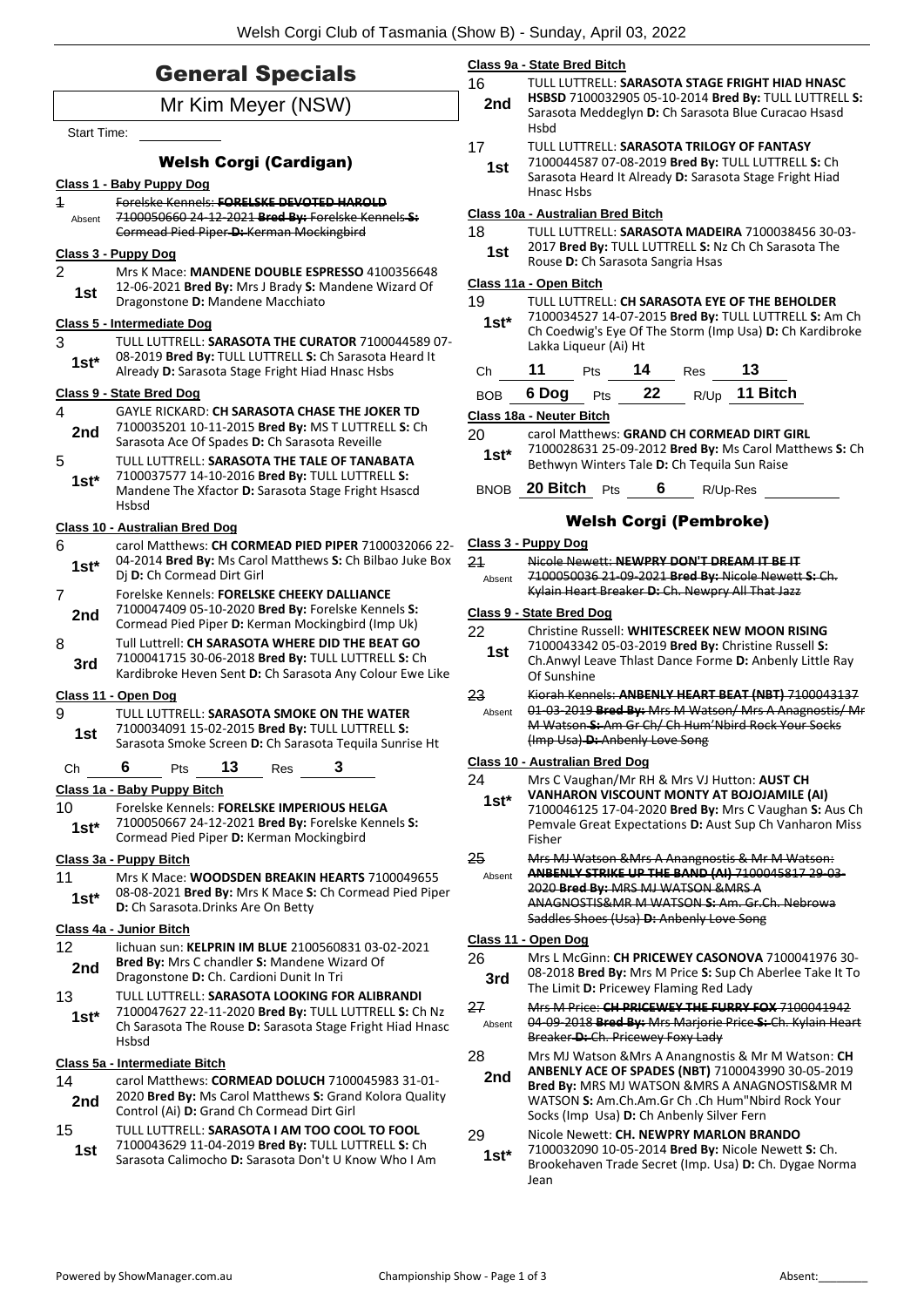| Сh      | 10<br>28<br>29<br>Pts<br>Res                                                                                       | N  |
|---------|--------------------------------------------------------------------------------------------------------------------|----|
|         | Class 3a - Puppy Bitch                                                                                             | в  |
| 30      | Mr R H & Mrs V J Hutton: BOJOJAMILE BRUSH SHADES (AI)                                                              |    |
| 2nd     | 2100564947 24-04-2021 Bred By: Mr RH & Mrs VJ Hutton<br>S: Dk Ch Int Ch Nord Ch Rus Ch Se Ch Andvol Marshall (Rus) |    |
|         | D: Aust Ch Bojojamile Brighton Rock                                                                                |    |
| 31      | Mrs MJ Watson, Mrs A Anagnostis & Mr M Watson:                                                                     |    |
| Absent  | ANBENLY ICE MAIDEN (NBT) 7100049421 30 05 2021 Bred<br>By: Exhibitor S: Anbenly Heart Beat (Nbt) D: Anbenly Show   | в  |
|         | Dancer                                                                                                             |    |
| 32      | Nicole Newett: NEWPRY ECLIPSE OF THE HEART                                                                         | R  |
| $1st^*$ | 7100050037 21-09-2021 Bred By: Nicole Newett S: Ch.<br>Kylain Heart Breaker D: Ch. Newpry All That Jazz            |    |
|         | Class 4a - Junior Bitch                                                                                            |    |
| 33      | Mrs MJ Watson & Mrs A Anangnostis & Mr M Watson:                                                                   |    |
| Absent  | ANBENLY KISS ME KATE (NBT) 7100048767 30-04-2021                                                                   |    |
|         | Bred By: MRS MJ WATSON & MRS A ANAGNOSTIS& MR M<br>WATSON S: Ch Anbenly Ace Of Spades D: Ch Anbenly                | В  |
|         | Unforgetable                                                                                                       |    |
| 34      | Ms L Howe: MILKENUNNY WALKING ON AIR 7100047920                                                                    |    |
| Absent  | 16 01 2021 Bred By: Ms L Howe S: Kalatha Clan Pup D:<br><b>Cuuchin A Walk In The Park</b>                          | R  |
|         |                                                                                                                    |    |
| 35      | Class 5a - Intermediate Bitch<br>Ms L Howe: MILKENUNNY WINTER ROSE 7100046030 18-                                  |    |
| $1st^*$ | 04-2020 Bred By: Ms L Howe S: Cuuchin Heez So Fine At                                                              | Fi |
|         | Antudor D: Cyemore Welcome Willow                                                                                  |    |
|         | Class 9a - State Bred Bitch                                                                                        |    |
| 36      | Christine Russell: WHITESCREEK AUBURN DELIGHT<br>7100043346 05-03-2019 Bred By: Christine Russell S: Ch            |    |
| 2nd     | Anwyl Leave Thlast Dance Forme D: Anbenly Little Ray Of                                                            |    |
|         | Sunshine                                                                                                           |    |
| 37      | Mrs MJ Watson & Mrs A Anangnostis & Mr M Watson:<br>ANBENLY BURNT SPICE (NBT) 7100046964 18-09-2020                |    |
| Absent  | Bred By: MRS MJ WATSON & MRS A ANAGNOSTIS& MR M                                                                    |    |
|         | WATSON S: Ch Anbenly Ace Of Spades D: Ch Anbenly                                                                   |    |
| 38      | Springtime In Paris<br>Nicole Newett: CH. NEWPRY ALL THAT JAZZ 7100040868                                          |    |
| 1st*    | 08-04-2018 Bred By: Nicole Newett S: Ch. Dygae Limited                                                             |    |
|         | Edition D: Ch. Newpry Audrey Jean                                                                                  |    |
|         | Class 11a - Open Bitch                                                                                             |    |
| 39      | Christine Russell: WHITESCREEK DANCING QUEEN<br>7100043345 05-03-2019 Bred By: Christine Russell S: Ch.            |    |
| 2nd     | Anwyl Leave Thlast Dance Forme D: Anbenly Little Ray Of                                                            |    |
|         | Sunshine                                                                                                           |    |
| 40      | Mrs Carole Vaughan & Ms Jennifer Roberts: SUP. CH                                                                  |    |
| 1st     | VANHARON MISS FISHER 7100035518 26-01-2016 Bred By:<br>Mrs Carole Vaughan S: Ch Newpry Marlon Brando D: Ch         |    |
|         | Vanharon Wishes For My Girl Ht                                                                                     |    |
| 41      | Mrs M Price: CH.PRICEWEY PRECIOUS GIFT 7100041979                                                                  |    |
| 3rd     | 30-08-2018 Bred By: Mrs Marjorie Price S: Sup.Ch. Aberlee                                                          |    |
|         |                                                                                                                    |    |
|         | Take It To The Limit D: Pricewey Flaming Red Lady                                                                  |    |
| Сh      | 38<br>13<br>40<br>Pts<br>Res                                                                                       |    |
| BOB     | R/Up 28 Dog<br>18<br>29 Dog<br>Pts                                                                                 |    |
|         | Class 18 - Neuter Dog                                                                                              |    |
| 42      | Mrs Carole Vaughan: CH. VANHARON WISHES GRANTED                                                                    |    |
| 1st*    | 7100028087 30-06-2012 Bred By: Mrs Carole Vaughan S:<br>Sup. Ch. Bojojamile Bean Serious (Ai) D: Vanharon Golden   |    |
|         | Wishes                                                                                                             |    |
| Neuter  | 42<br>6<br>Pts                                                                                                     |    |
|         | Class 18a - Neuter Bitch                                                                                           |    |
| 43      | <b>J Roberts &amp; C Vaughan: CH VANHARON WISHES FOR MY</b>                                                        |    |
| Absent  | GIRL HT 7100028090 30-06-2012 Bred By: MRS CAROLE<br>VAUGHAN-S: Sup Ch Bojojamile Bean Serious-D: Vanharon         |    |
| 44      | Golden Wishes<br>Mrs MJ Watson & Mrs A Anangnostis & Mr M Watson: CH                                               |    |

**By:** EXH **S:** Am. Ch. Am. Gr Ch. Hum'nbirdrock Your Socks (Imp Usa) **D:** Anbenly Love Song **1st\***

| Neuter | 44                | <b>Pts</b> | Res |               |
|--------|-------------------|------------|-----|---------------|
|        | BNOB 44 Bitch Pts |            |     | $R/Up$ 42 Dog |

## Group 0 - Specials

| Best |  |
|------|--|
| R/Up |  |

Neuter

**Best**

**R/Up**

Finish Absent **0**